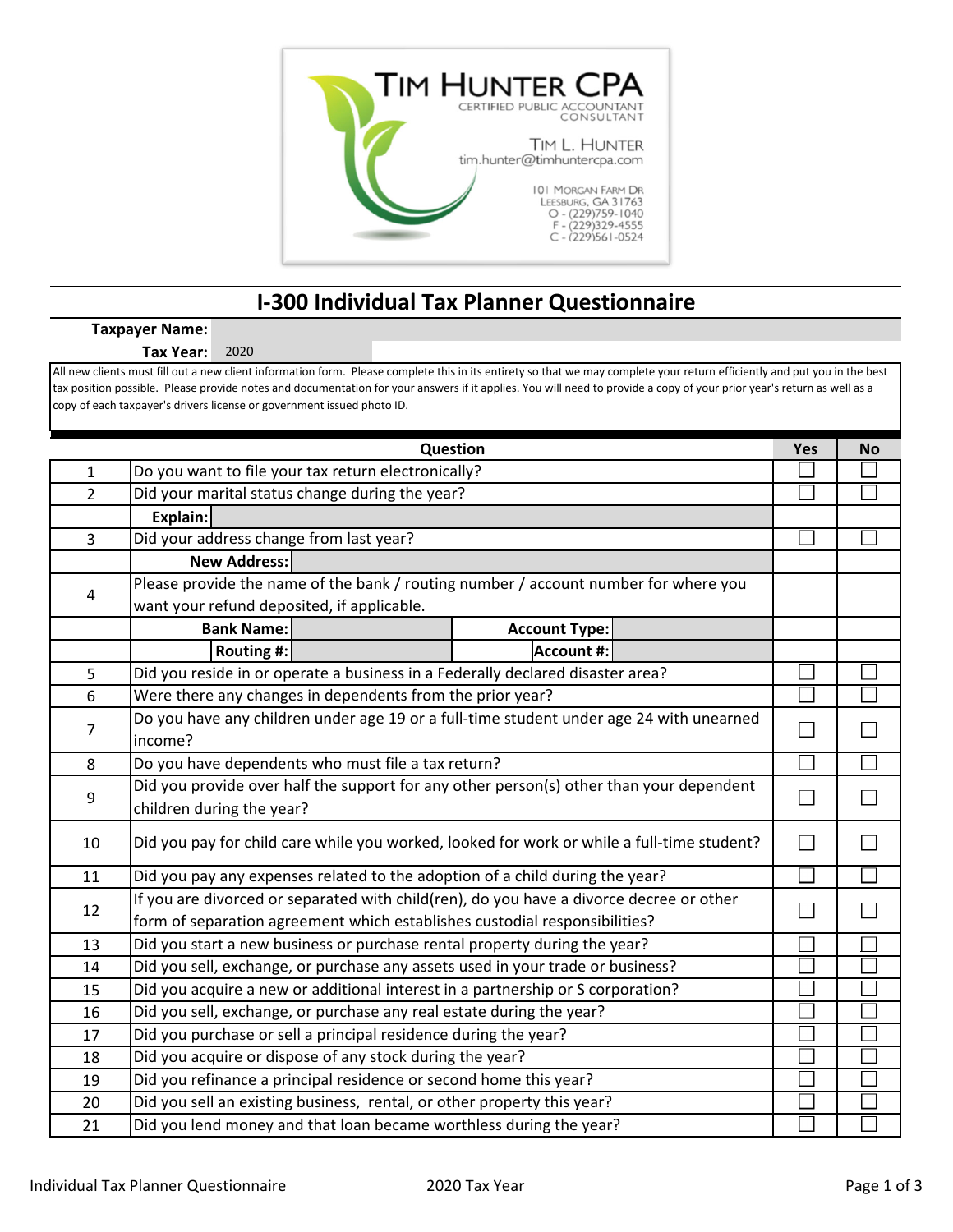|    | Question                                                                                                                  | <b>Yes</b> | <b>No</b> |
|----|---------------------------------------------------------------------------------------------------------------------------|------------|-----------|
| 22 | Did you have any debts forgiven during the year?                                                                          |            |           |
| 23 | Did you have any foreign income or pay any foreign taxes during the year?                                                 |            |           |
| 24 | Did you receive any unemployment benefits during the year?                                                                |            |           |
| 25 | Did you receive any disability income dining the year?                                                                    |            |           |
| 26 | Did you receive any tip income or cash income that may of not been reported on a W-2 or<br>1099?                          |            |           |
| 27 | Did you receive any life insurance policy money during the year?                                                          |            |           |
| 28 | Did you receive any lottery or gambling winnings?                                                                         |            |           |
| 29 | Do you expect your income or deductions to change in a material amount for the following<br>year?                         |            |           |
| 30 | Do you actively participate in a retirement plan?                                                                         |            |           |
| 31 | Did you receive any Social Security during the year?                                                                      |            |           |
| 32 | Did you make any withdrawals or receive lump sums from a retirement account during the<br>year?                           |            |           |
| 33 | Did you make any contributions to any retirement accounts during the year?                                                |            |           |
| 34 | Did you, your spouse, or your dependents attend a post-secondary school during the year?                                  |            |           |
| 35 | Did you have any educational expenses dining the year on behalf of yourself, your spouse,<br>or a dependent?              |            |           |
| 36 | Did anyone in your family receive a scholarship of any kind during the year?                                              |            |           |
| 37 | Did you make any withdrawals or contributions from/to an education savings or 529 plan<br>account?                        |            |           |
| 38 | Did you pay any student loan interest this year?                                                                          |            |           |
| 39 | Did you and everyone in your household have qualifying health care coverage?                                              |            |           |
| 40 | Did you make any contributions or receive any distributions from a Health savings account<br>(HSA) or Archer MSA?         |            |           |
| 41 | Did you pay any long-term health care premiums?                                                                           |            |           |
| 42 | Did you make any contributions or receive any distributions from an ABLE (Achieving a<br>Better Life Experience) account? |            |           |
| 43 | If you are a business owner, did you pay health insurance premiums for your employees<br>this year?                       | □          |           |
| 44 | Do you have any casualty or theft losses to report during the year?                                                       |            |           |
| 45 | Did you pay out-of-pocket medical expenses?                                                                               |            |           |
| 46 | Did you make any charitable contributions during the year including assets or securities?                                 |            |           |
| 47 | Did you pay real estate taxes for your primary or secondary home?                                                         |            |           |
| 48 | Did you pay any mortgage interest?                                                                                        |            |           |
| 49 | Did you use your car for business?                                                                                        |            |           |
| 50 | Do you have any job seeking expenses?                                                                                     |            |           |
| 51 | Did you personally purchase any large asset items during the year?                                                        |            |           |
| 52 | Do you have an office in your home that you use for your business, if you have one?                                       |            |           |
| 53 | Did you retire during the year?                                                                                           |            |           |
| 54 | Do you have any moving expenses due to a change in employment?                                                            |            |           |
| 55 | Did you pay a household employee during the year?                                                                         |            |           |
| 56 | Do you have any financial interest in or are a signor on any financial account that is located<br>in a foreign country?   |            |           |
| 57 | Do you have any foreign financial accounts?                                                                               |            |           |